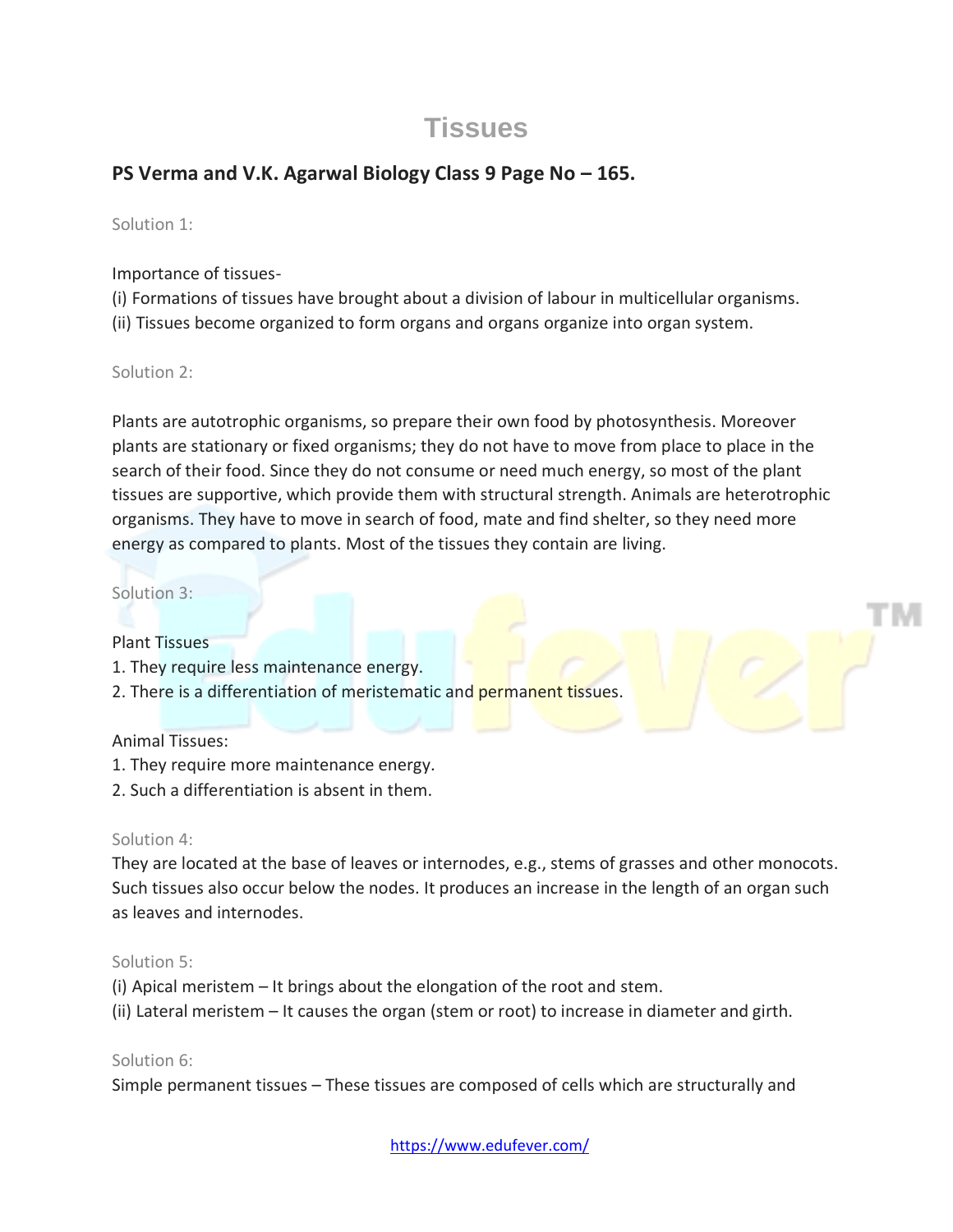functionally similar.

There are three types of simple permanent tissues:

(i) Parenchyma – Parenchyma cells are living and posses the power of division. The cell wall is thin and encloses a dense cytoplasm which contains a small nucleus and surrounds a large central vacuole.

(ii) Collenchyma – Its tissues consists of living cells. It is characterized by the deposition of extra cellulose at the corners of the cells. In collenchyma's, intercellular spaces are generally absent. Collenchyma cells are elongated in shape. They often contain a few chloroplasts. (iii)Sclerenchyma – Sclerenchyma cells are dead cells and they are devoid of protoplasm. The cells walls of Sclerenchyma are greatly thickened of lignin. The cells of Sclerenchyma are closely packed without intercellular spaces.

## **PS Verma and V.K. Agarwal Biology Class 9 Page No – 165.**



(b) Collenchyma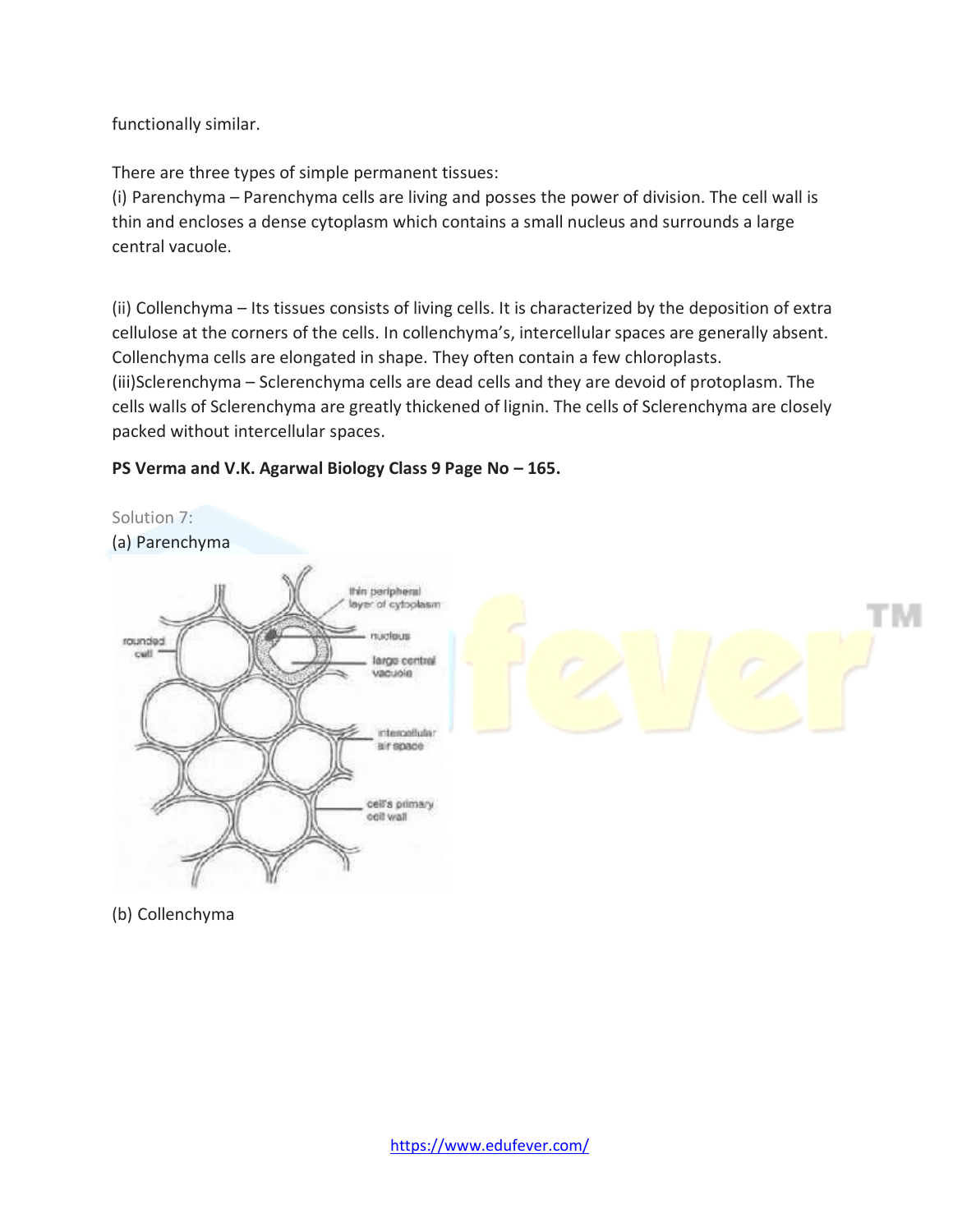

Phloem Tissue

Solution 9: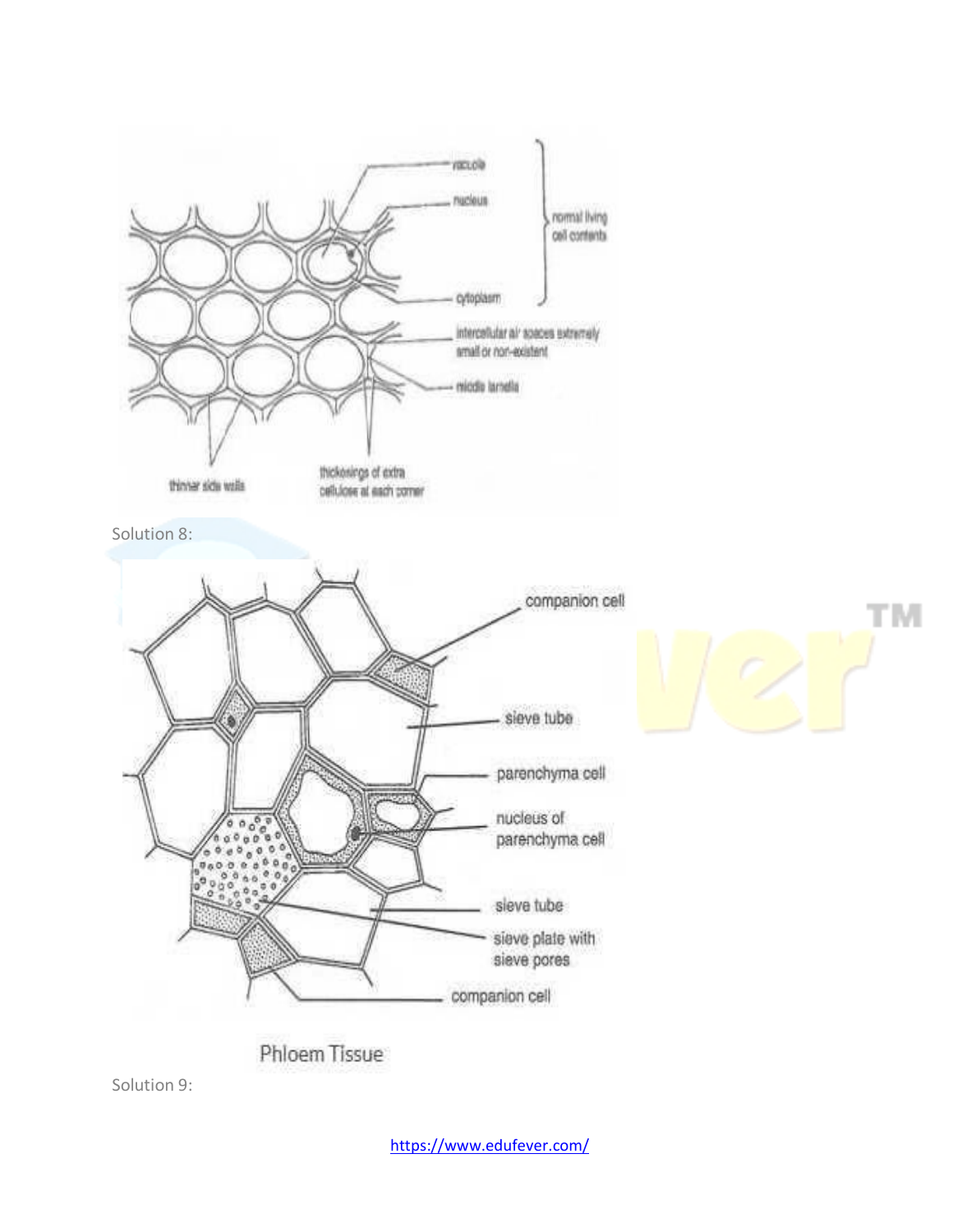#### Xylem Tissue

Xylem Tissue



## Solution 10:

Functions of Collenchyma:

(i) It provides mechanical support and elasticity.

(ii) It provides tensile strength to the plants.

## Solution 11:

Sclerenchyma cells are dead cells and they are devoid of protoplasm. The cells walls of sclerenchyma are greatly thickened by lignin. The cells of sclerenchyma are closely packed without intercellular spaces.

Solution 12:

## Xylem:

- 1. It conducts water and minerals.
- 2. Conducting channels or tracheary elements are tracheids and vessels.

#### Phloem:

- 1. It conducts organic solutes and food materials.
- 2. Conducting channels are sieve tubes.

Solution 13:

Tracheids: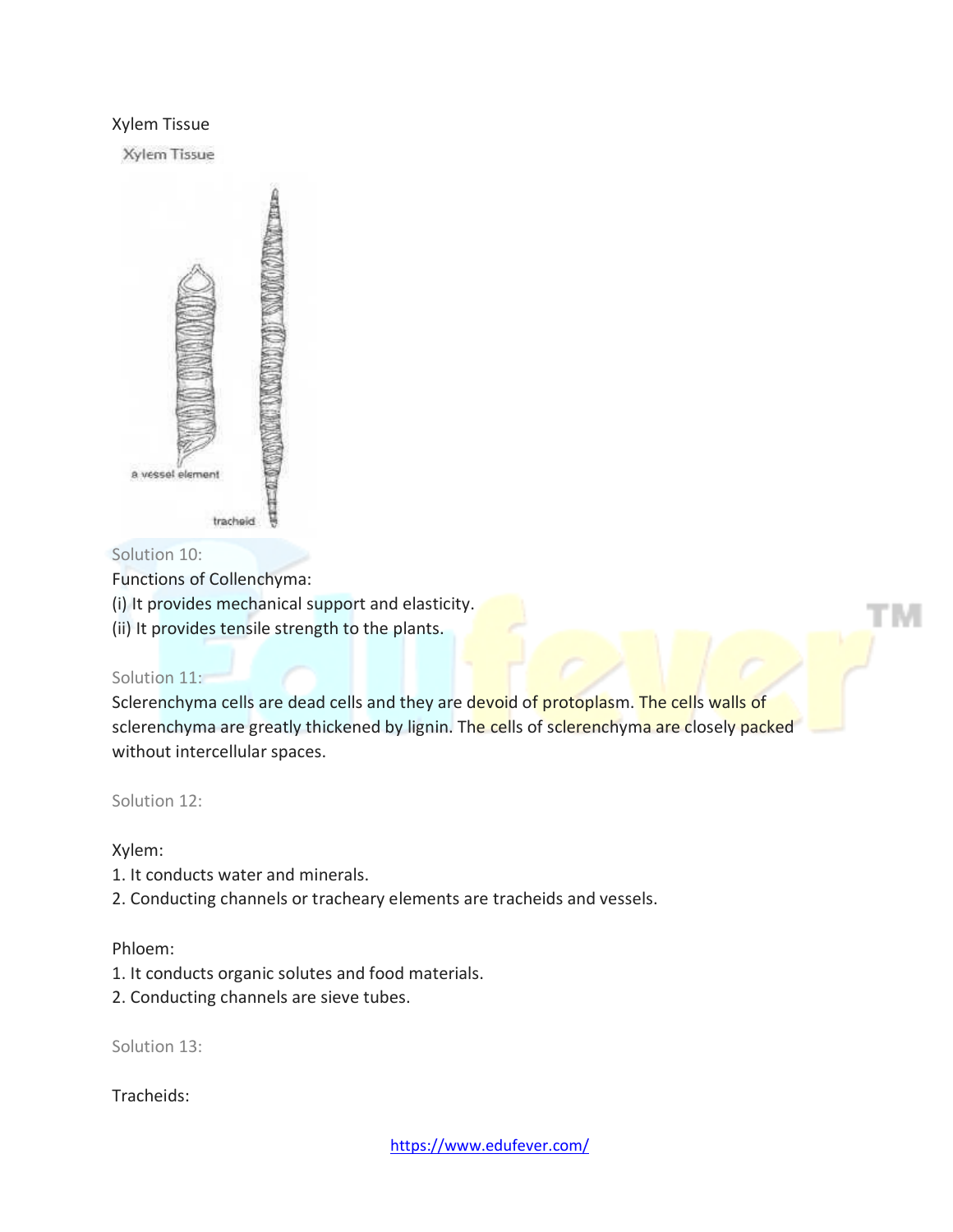1. Single celled.

2. The end walls remain intact.

#### Vessels:

- 1. Made up of a row of cells.
- 2. End walls get dissolved and become perforated.

Solution SAQ – 1:

The different types of elements present in the phloem are:

(i) Sieve tubes – Sieve tubes are slender, tube-like structures composed of elongated thinwalled cells, placed end to end. Their end walls are perforated by numerous pores and are called sieve plates.

(ii) Companion Cells – It is a small thin-walled cell containing dense and very active cytoplasm and large elongated nucleus.

(iii) Phloem parenchyma – These are thin-walled, living cells of parenchyma of phloem. They have two functions, storage and slow lateral conduction of food.

(iv) Phloem Fibre – These are thick-walled, elongated spindled shaped dead cells which posses narrow lumen. They provide mechanical strength to the tissue.

#### Solution SAQ – 2

Tracheary elements are the elements of xylem. Their function is to carry water and mineral salts in upward direction from the roots to different part of shoots.

Solution SAQ – 3

- (i) Parenchyma Functions:
- (a) The main function of parenchyma is to store and assimilate food.
- (b) Transport of materials occurs through cells or cell walls of parenchyma cells.
- (ii) Collenchyma Functions:
- (a) It provides mechanical support and elasticity.
- (b) It provides tensile strength to the plants.

(iii) Sclerenchyma Functions:

- (a) It is mainly mechanical and protective in function.
- (b) It gives strength, rigidity, flexibility and elasticity to the plant body.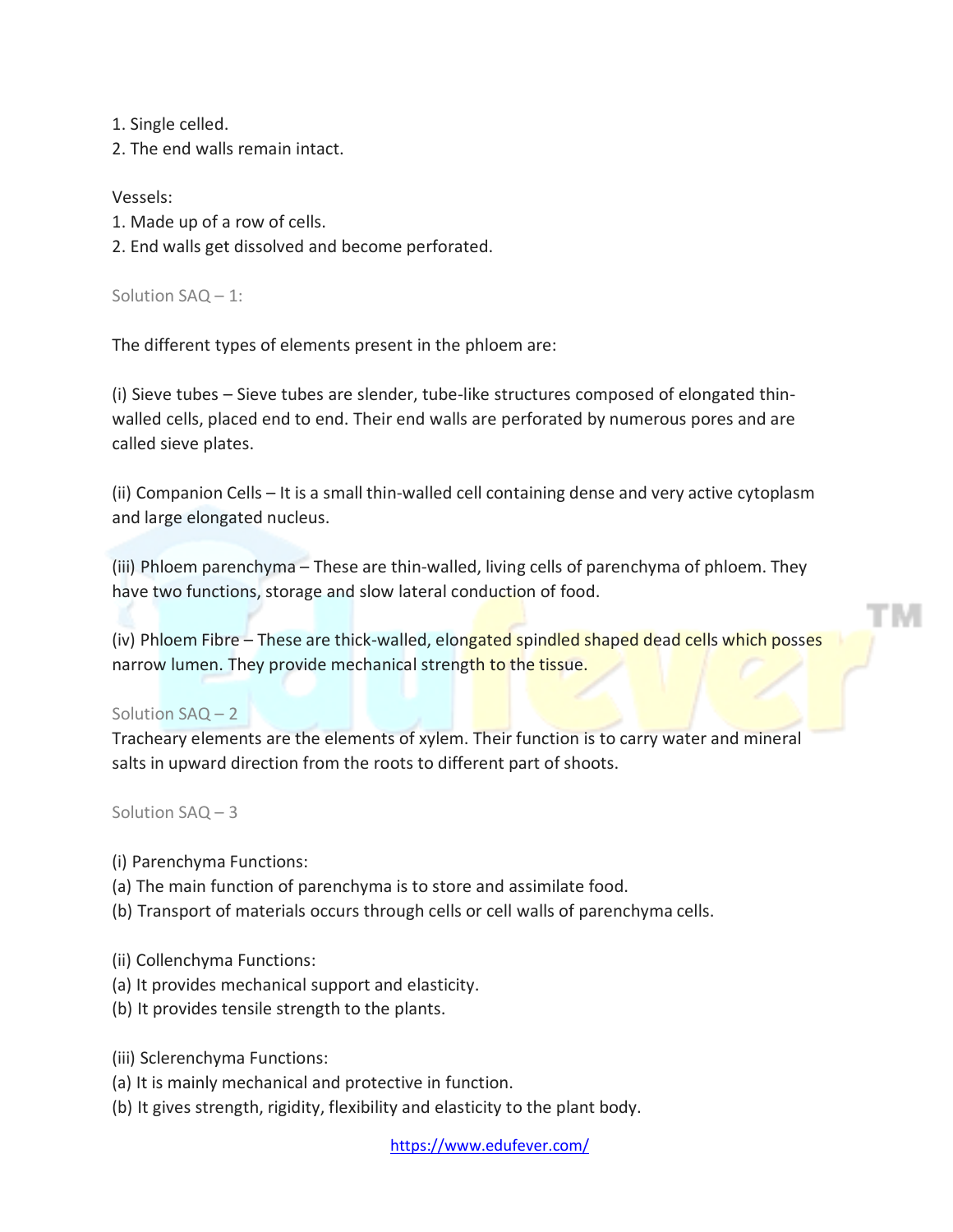Solution SAQ – 4

Parenchyma:

- 1. The tissue consists of thin-walled living cells.
- 2. It is distributed in almost all the parts of the plant body.
- 3. The living cells of parenchyma assimilate and store food. They also store waste products.

Collenchyma:

1. The tissue consists of cells having localized thickening in their cell walls.

2. It occurs mostly in the aerial parts of the plants and is restricted to the other layers.

3. Collenchyma is the chief mechanical tissue in parts of a young plant particularly in the young dicotyledonous stems.

Solution SAQ – 5:

Collenchyma:

- 1. It consists of living cells.
- 2. Its cells contain cytoplasm.
- 3. Its cell walls are cellulosic.

## Sclerenchyma:

- 1. It consists of dead cells.
- 2. Its cells are empty.
- 3. Its cell walls are lignified.

## Solution SAQ – 6

Xylem is composed of cells of four different types: 1. Tracheid's; 2. Vessels or tracheae; 3. Xylem parenchyma and 4. Xylem Sclerenchyma. Except xylem parenchyma, all other xylem elements are dead and bounded by thick lignified walls. Vessels are shorter and wider than tracheid's. Vessels are very long tube-like structures formed by a row of cells placed end to end. Tracheid's are elongated cells with tapering ends. They also conduct water.

Solution SAQ – 7

## Functions of Xylem:

(i) The main function of xylem is to carry water and mineral salts upward from the root to different parts of shoots.

(ii) Since walls of tracheid's, vessels and sclerenchyma of xylem are lignified, they give mechanical strength to the plant body.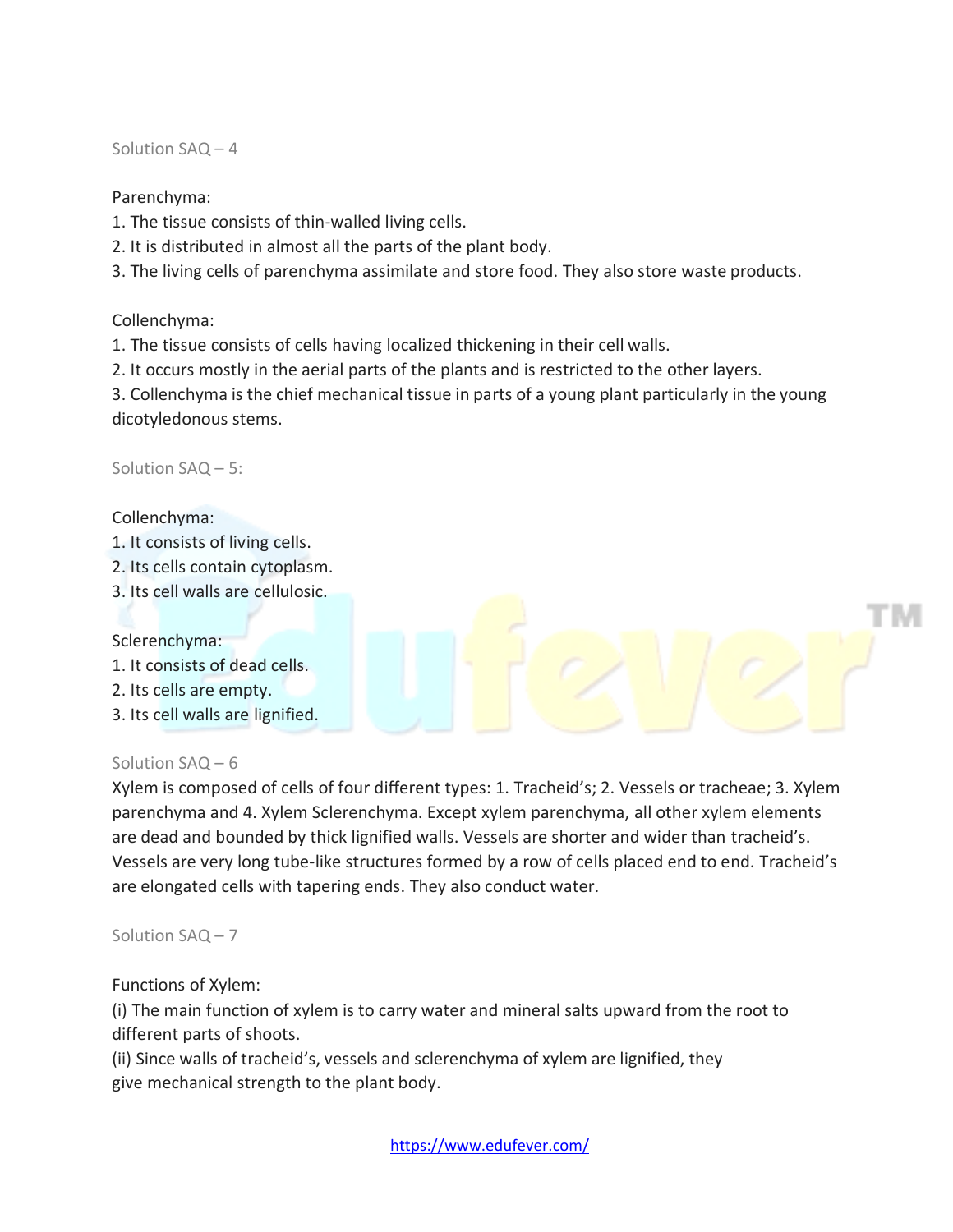### Solution SAQ – 8

### Functions of Phloem:

Phloem transports photosynthetically prepared food materials from the leaves to the storage organs and later from storage organs to the growing regions of the plant body.

#### Solution SAQ – 9

The different types of plant tissues are:

1. Meristematic tissues – It is of three types: Apical, Lateral and Intercalary.

2. Permanent Tissue – It of two types: Simple and Complex tissues. Simple tissues are of three types – Parenchyma, Collenchyma and Sclerenchyma.

Complex tissues are of two types – Xylem and Phloem.

#### Solution SAQ – 10

Sieve tube elements do not have nuclei but have cytoplasm. They are dependent on adjacent companion cells which contains dense and very active cytoplasm and a large elongated nucleus.

#### Solution SAQ – 11

Functions of Epithelial tissues are:

(i) The cells of the body surface form the outer layer of skin. These cells protect the underlying cells from drying, injury, and chemical effects.

(ii) Inside the body, epithelial cells form lining of mouth and alimentary canal and protect these organs.

TМ

(iii) Epithelial tissues help in absorption of water and nutrients in small intestine.

(iv) Some epithelial tissues perform secretory function such as sweat, saliva in skin and mouth cavity.

#### Solution SAQ – 12

(i) Striated Muscles – It occur in the muscles of limbs, body wall, face, neck, etc. Striated muscles present in tongue, pharynx, diaphragm and upper part of esophagus arecalled visceral straited muscles.

(ii) Smooth Muscles – Smooth muscles are found in the walls of the hollow (tubular) visceral organs except that of the heart. They occur in the wall of alimentary canal and internal organs, ducts of glands, urogenital ducts and blood vessels.

(iii) Cardiac Muscles – The cardiac muscles occur in theheart.

Solution SAQ – 13:

- (a) Neuron Nervous Tissue
- (b) Dendrite Nervous Tissue
- (c) Cilia Ciliated Epithelium
- (d) Collagen fibres Connective Tissue
- (e) Elastin fibre Connective Tissue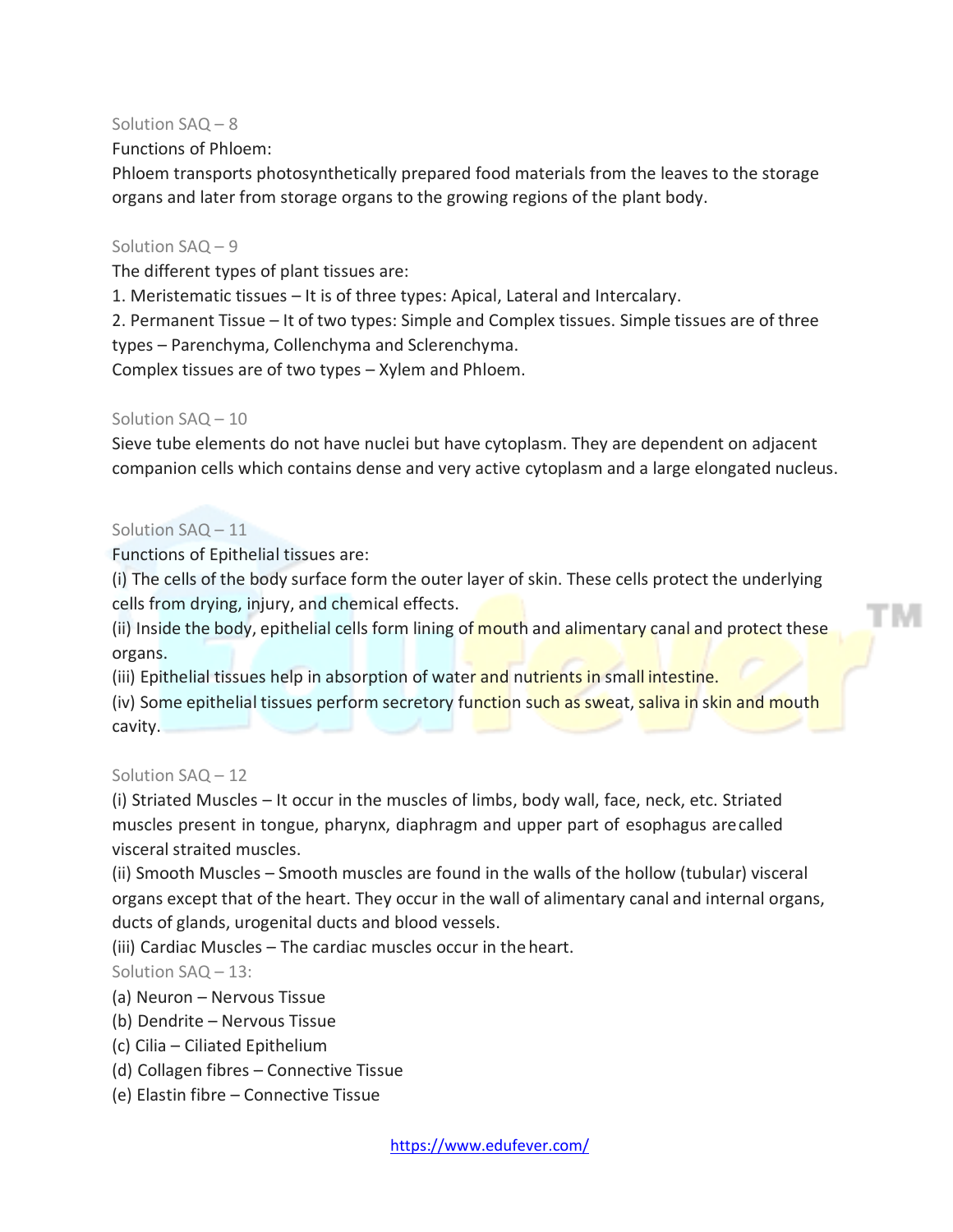#### Solution SAQ – 14

(a) Osteoblast – It provides shape to the body.

(b) Chondroblast – It provided support and flexibility to the body parts.

(c) Goblet Cells – It is a mucus secreting epithelial cell which secrets mucus.

(d) Neuron – The dendrites receive impulses and the axon takes impulses away from the cell body.

(e) Muscle Cell – They undergo rapid contraction for locomotion.

#### Solution SAQ – 15

Two characteristics of nerve cells are:

(i) They are highly specialized unit cells.

(ii) Neurons have the ability to receive stimuli from within or outside the body and to conduct (send) impulses (signals) to different parts of the body.

#### Solution SAQ – 16

Bone – It provides skeletal support to the body.

Cartilage – It provides support and flexibility to the body parts.

Ligament – It connects bones to bones.

## Solution SAQ – 17:

- (a) Adipose tissues.
- (b) Ciliated epithelium.

## Solution SAQ – 18

Functions:

(i) It transports nutrients, hormones and vitamins to the tissues and transports excretory products from the tissues to the liver and kidney.

(ii) The RBCs carry oxygen to the tissues for the oxidation of food stuff.

(iii) WBCs fight disease by engulfing and destroying foreign bodies.

#### Solution SAQ – 19

The different tissues in animals are:

(i) Epithelial Tissues – These are the protective tissues of the animal body. Depending upon the shape and function of the cells, the epithelial tissues are classified asfollows:

- a. Squamous epithelium.
- b. Cuboidal epithelium.
- c. Columnar epithelium.
- d. Glandular epithelium.
- e. Ciliated epithelium.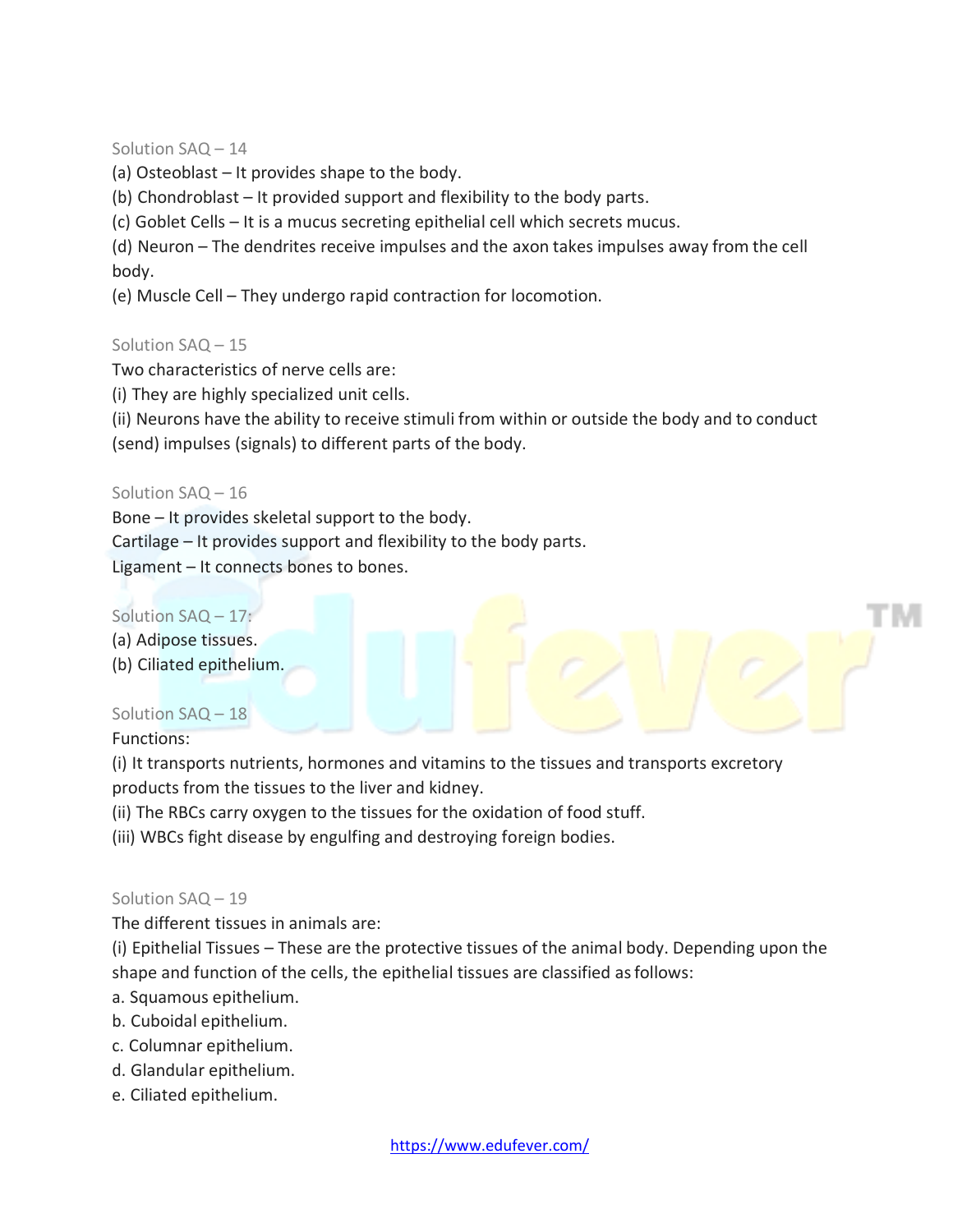(ii) Muscular Tissues – The muscular tissues form the contractile tissues and are made up of muscle cells. On the basis of their location, structure and function, there are three types of muscular tissues:

- a. Striated muscles.
- b. Smooth muscles.
- c. Cardiac muscles.

(iii) Connective Tissues – The connective tissues are specialized to connect and anchor various body organs. They are of five types:

- a. Areolar connective tissue.
- b. Dense regular connective tissue.
- c. Adipose tissues.
- d. Skeletal tissues.
- e. Fluid connective tissues.

(iv) Nervous Tissues – These tissues are specialized to transmit messages within our body. Brain, spinal cord and nerves are all composed of nervous tissues.

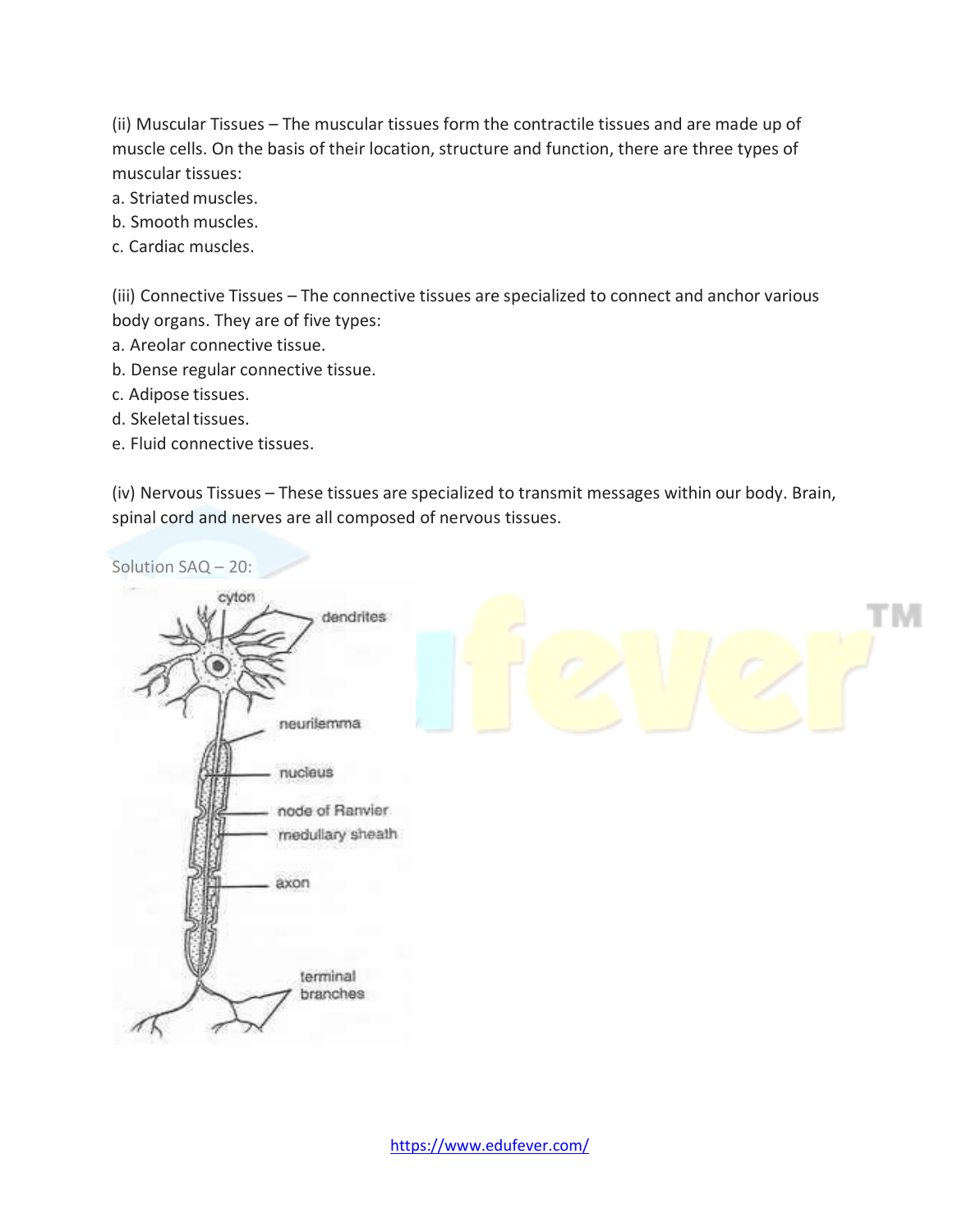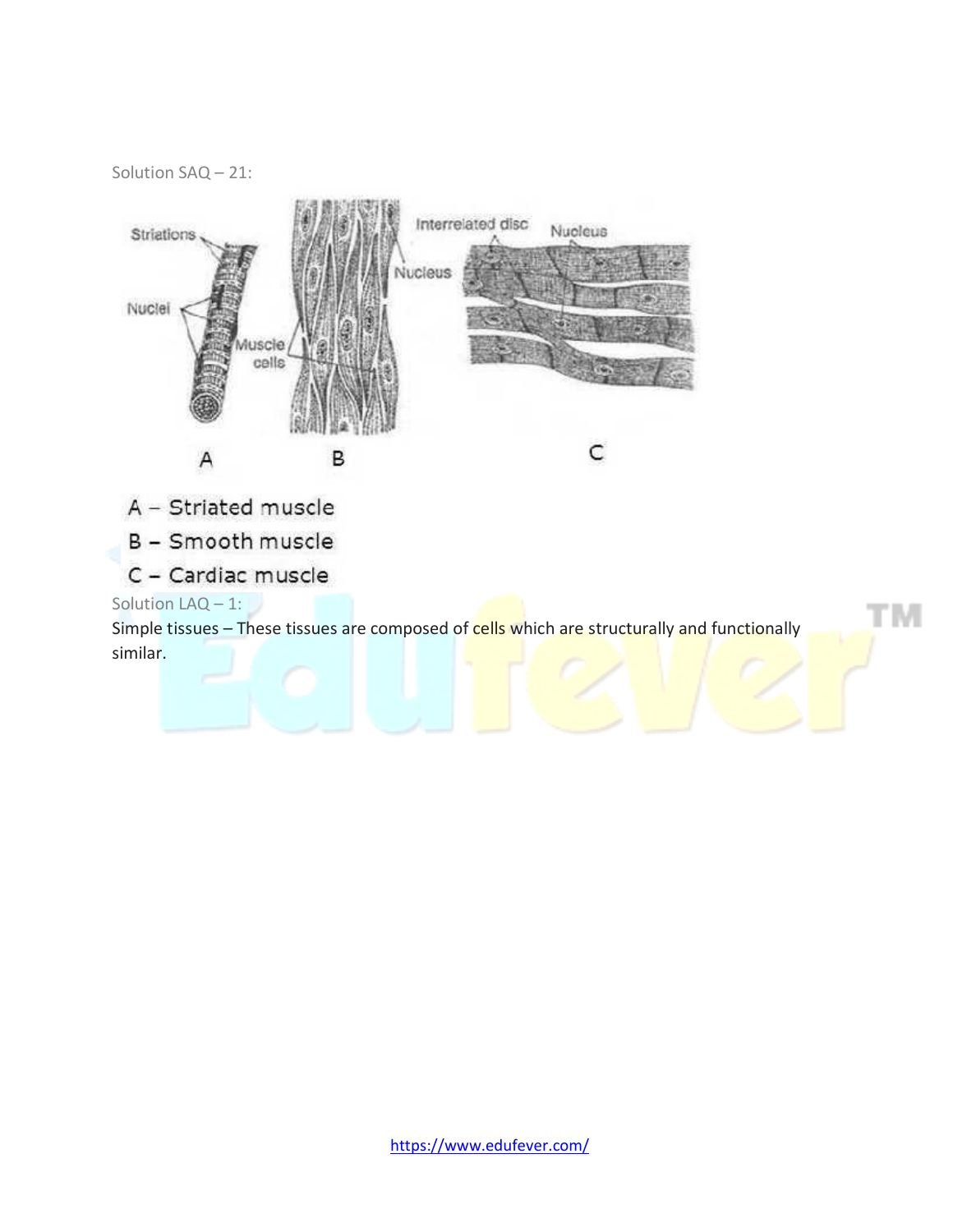

There are three types of simple tissues:

(i) Parenchyma – Parenchyma cells are living and posses the power of division. The cell wall is thin and encloses a dense cytoplasm which contains a small nucleus and surrounds a large central vacuole.

(ii) Collenchyma – It tissues also consists of living cells. It is characterized by the deposition of extra cellulose at the corners of the cells. In collenchyma's, intercellular spaces are generally absent. Collenchyma cells are elongated in shape. They often contain a fewchloroplasts.

(iii) Sclerenchyma – Sclerenchyma cells are dead cells and they are devoid of protoplasm. The cells walls of Sclerenchyma are greatly thickened by the deposition of lignin. The cells of sclerenchyma are closely packed without intercellular spaces.

## Solution LAQ – 2:

Meristematic tissues are the tissues in which the cells divide continuously and help in increasing the length and girth of the plant.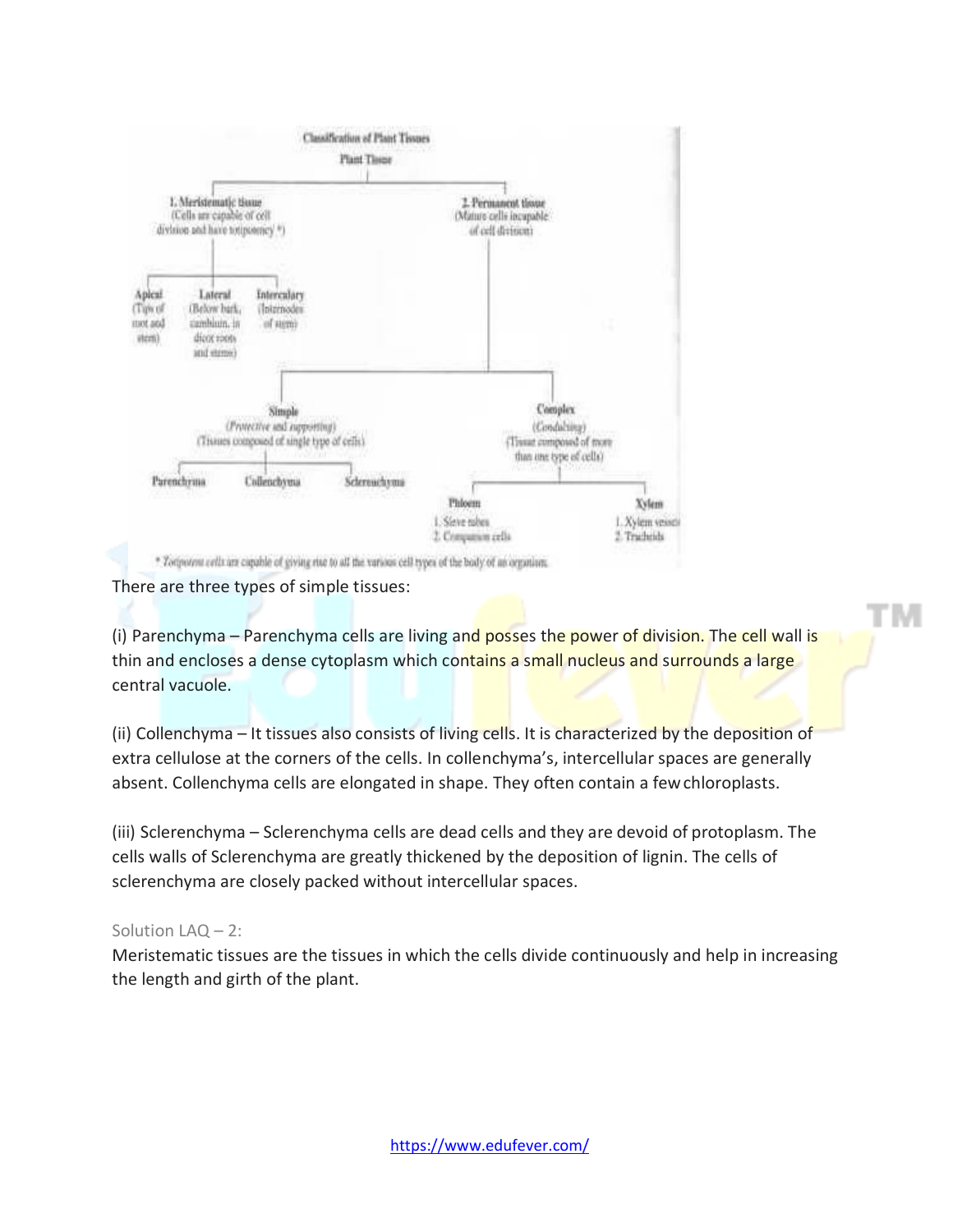

According to their position in the plant, meristems are of three types:

a) Apical Meristems – These are situated at the growing tip of the stems and roots and increase the height of the plant.

b) Lateral Meristems – These are found beneath the bark and in vascular bundles of dicot roots and stems. These are responsible for the growth of cambium and hence increases the girth of the plant.

c) Intercalary Meristems – They are located at the base of leaves or internodes or below the nodes. It increases the length of the plant.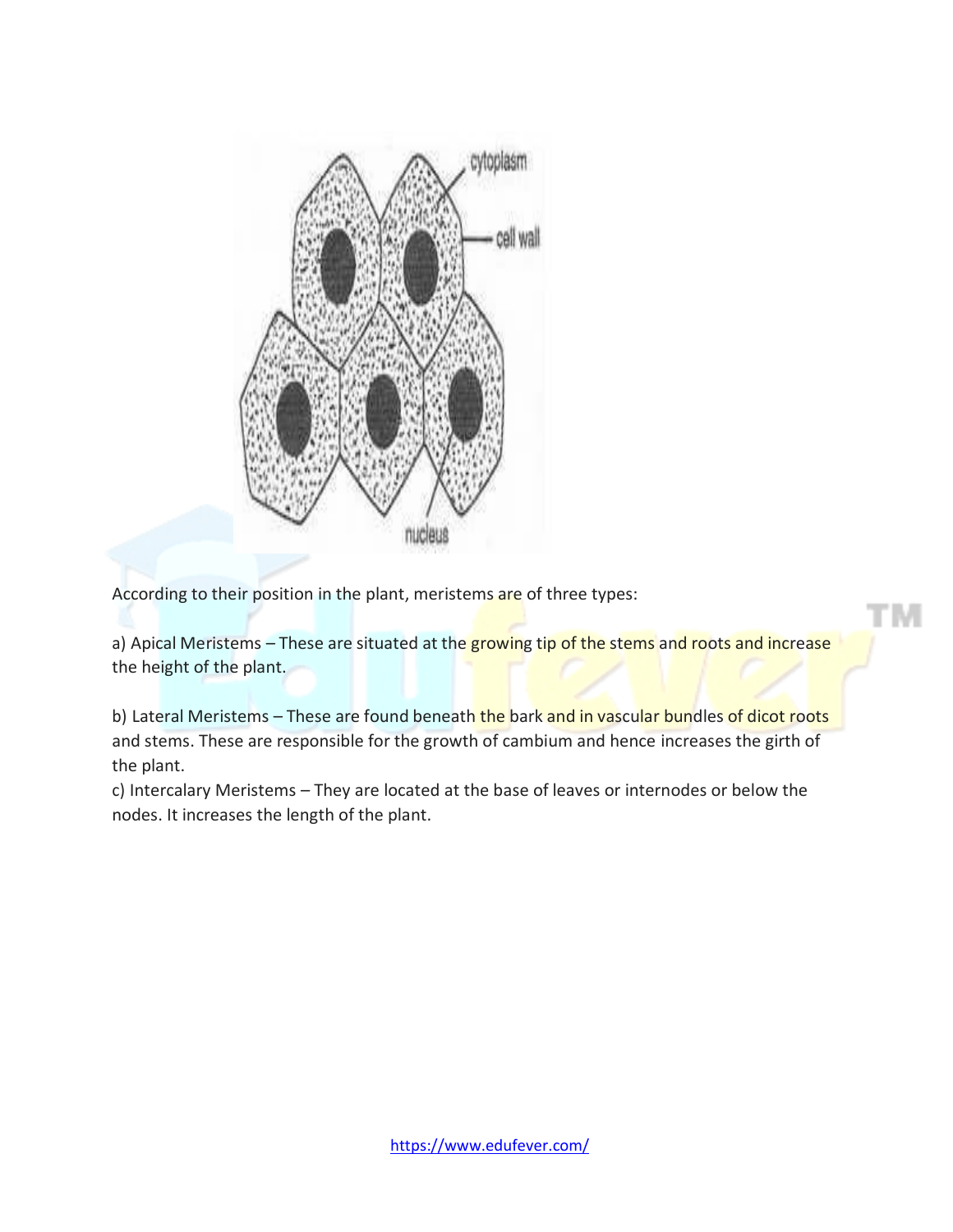

### Solution LAQ – 3:

Simple tissues – These tissues are composed of cells which are structurally and functionally similar.

There are three types of simple tissues:

(i) Parenchyma – Parenchyma cells are living and posses the power of division. The cell wall is thin and encloses a dense cytoplasm which contains a small nucleus and surrounds a large central vacuole.



(ii) Collenchyma – It tissues also consists of living cells. It is characterized by the deposition of extra cellulose at the corners of the cells. In collenchyma's, intercellular spaces are generally